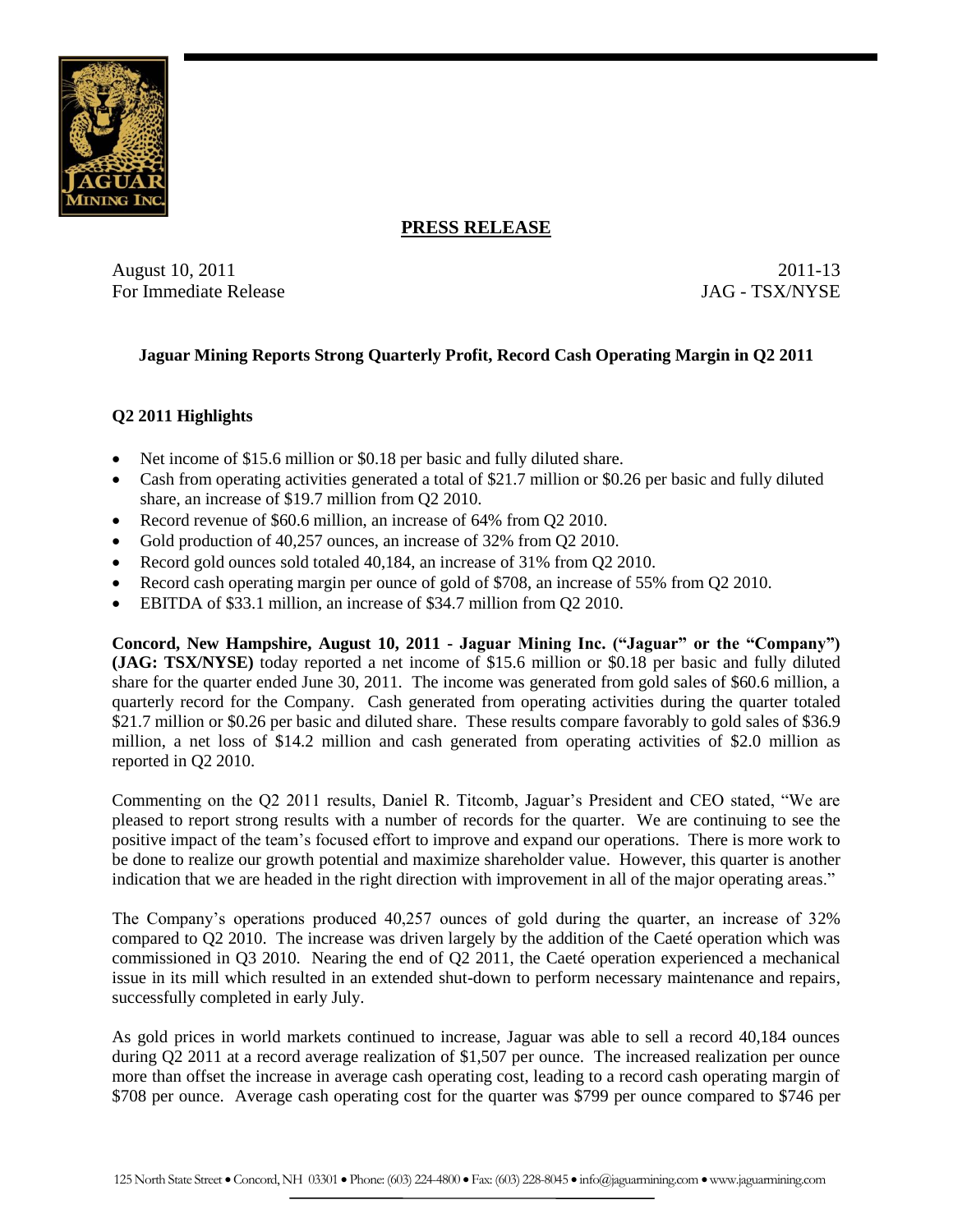ounce in Q2 2010 (see *Non-IFRS Performance Measures* in the accompanying tables). The cost increase was driven largely by a combination of continuing adverse exchange rates, the temporary shut-down of the Caeté mill and general cost inflation for labor and mining supplies.

The Q2 2011 results include a non-cash gain of \$9.2 million related to the conversion option embedded in the Company's convertible debt and \$3.2 million in non-cash interest expense. Excluding these items, adjusted net income for the second quarter 2011 was \$9.6 million or \$0.11 per basic and diluted share. This compares to an adjusted net loss of \$4.6 million or \$0.05 per basic and diluted share in Q2 2010.

For the first six months of 2011, Jaguar sold 79,978 ounces of gold and reported total revenue of \$115.7 million, net income of \$19.3 million and cash generated from operating activities of \$41.1 million, or \$0.49 per basic and fully diluted share. These results compared to 67,535 ounces of gold sold, total revenue of \$77.5 million, net loss of \$12.6 million and cash generated from operating activities of \$13.4 million during the first six months of 2010. The increases in ounces of gold sold and total revenue are largely the result of the growing contribution of the Caeté operation, which was commissioned in Q3 2010. Total revenue was also driven higher by record average price realization per ounce.

The following is a summary of key operating results for the three and six month periods ended June 30, 2011 and comparable measures for the relevant prior year periods.

|                                                 |    | <b>Quarter Ended</b><br>June 30<br>2011<br>2010 |    |            |                | <b>Six Months Ended</b><br>June 30 |            |  |  |  |
|-------------------------------------------------|----|-------------------------------------------------|----|------------|----------------|------------------------------------|------------|--|--|--|
|                                                 |    |                                                 |    |            |                | 2011                               | 2010       |  |  |  |
| (unaudited)                                     |    |                                                 |    |            |                |                                    |            |  |  |  |
| (\$ in 000s, except per share amounts)          |    |                                                 |    |            |                |                                    |            |  |  |  |
| Gold sales                                      | \$ | 60.557                                          | \$ | 36,853     | 115.697<br>\$. |                                    | \$77,522   |  |  |  |
| Ounces sold                                     |    | 40.184                                          |    | 30,646     | 79.978         |                                    | 67,535     |  |  |  |
| Average sales price (\$ per ounce)              |    | 1.507                                           |    | 1.203      |                | 1.447                              | 1.148      |  |  |  |
| Gross profit                                    |    | 12,849                                          |    | 2,132      | 23,818         |                                    | 9,536      |  |  |  |
| Net income (loss)                               |    | 15,586                                          |    | (14, 238)  | 19,310         |                                    | 12,580     |  |  |  |
| Basic income (loss) per share                   |    | 0.18                                            |    | (0.17)     |                | 0.23                               | 0.15       |  |  |  |
| Diluted income (loss) per share                 |    | 0.18                                            |    | (0.17)     |                | 0.23                               | 0.15       |  |  |  |
| Weighted avg. # of shares outstanding - basic   |    | 84,373,648                                      |    | 84,128,483 | 84.373.648     |                                    | 84,062,278 |  |  |  |
| Weighted avg. # of shares outstanding - diluted |    | 84,376,376                                      |    | 84,128,483 | 84,377,786     |                                    | 84,062,278 |  |  |  |

#### **Summary of Key Operating Results**

#### **Development and Outlook**

During Q2 2011, Jaguar completed 6.1 kilometers of underground development and added 19 new working faces to its existing mines. This achievement effectively improves overall operational flexibility, providing opportunities for increasing total production, resulting from the ability to more effectively manage the consistency of head feed grades in future periods. In addition, Jaguar continues to advance various brownfield exploration programs at and around its existing mining complexes as well as carrying out pre-development work for exploration, site services and infrastructure at its Gurupi Project in the Northern Brazilian state of Maranhão.

Although Q2 2011 production was impacted by the mill issues at Caeté, Jaguar's management believes its year-to-date operating results, mine improvements and new development are consistent with achieving 2011 production at the lower end of the guidance range. During Q2 2011, Jaguar reduced future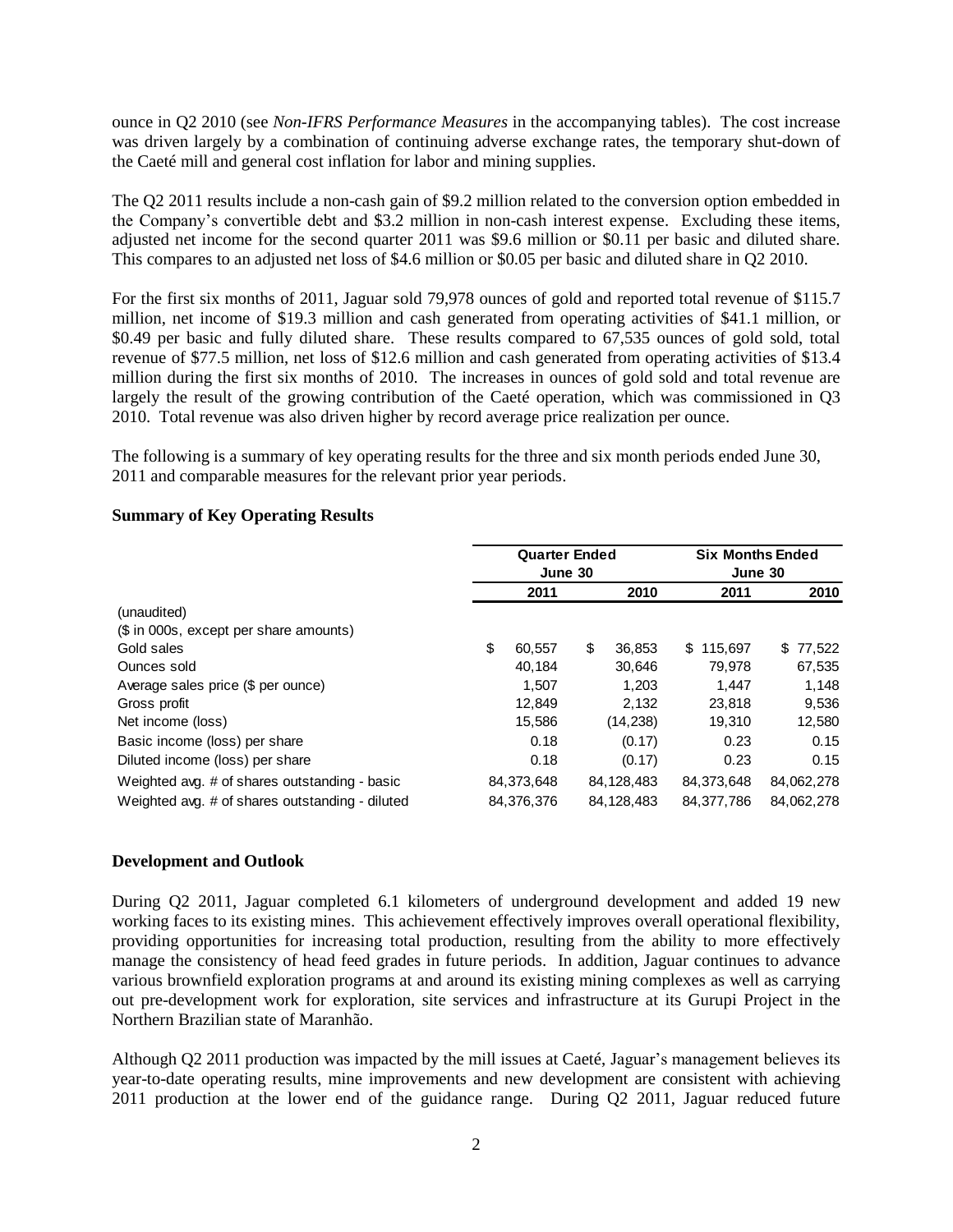operational risks by securing labor union agreements for the next twelve months as well as securing power allocations for all operations through mid-2012. Jaguar also continued to expand and update its mining fleet, adding 14 LHD units and 8 haul trucks and other essential pieces of equipment for its underground operations, which should lower execution risks through the remainder of 2011 and beyond.

"This is a very exciting time for Jaguar, our employees and our shareholders," Titcomb said. "Getting our operations righted could not come at a better time as current market dynamics will enable us to get record prices for each additional ounce we can produce. As we execute on our operating and expansion plans, we believe the Company's future is bright."

#### **Conference Call Details**

Members of the Jaguar senior management team will hold a conference call to discuss the Q2 2011 results and operations on Thursday, August 11, 2011 at 10:00 a.m. ET. The call can be accessed via telephone or webcast.

Conference Call Details:

| From North America: | 888-702-7351         |
|---------------------|----------------------|
| International:      | 307-426-4779         |
|                     |                      |
| Replay:             |                      |
| From North America: | 800-675-9924         |
| International:      | 213-416-2185         |
| Replay ID:          | 81111                |
| Webcast:            | www.jaguarmining.com |

A slide presentation to accompany the conference call discussion will be available prior to the call on the Company's homepage at [www.jaguarmining.com.](http://www.jaguarmining.com/)

#### **About Jaguar**

Jaguar is a gold producer in Brazil with operations in a prolific greenstone belt in the state of Minas Gerais. Jaguar is also engaged in developing the Gurupi Project in the state of Maranhão. Based on its development plans, Jaguar is one of the fastest growing gold producers in Brazil. The Company is actively exploring and developing additional mineral resources at its approximate 256,300-hectare land base in Brazil. Additional information is available on the Company's website at www.jaguarmining.com.

#### **Company Contacts**

Investors and Analysts may contact:

Roger Hendriksen Vice President, Investor Relations 603-224-4800 [rhendriksen@jaguarmining.com](mailto:rhendriksen@jaguarmining.com)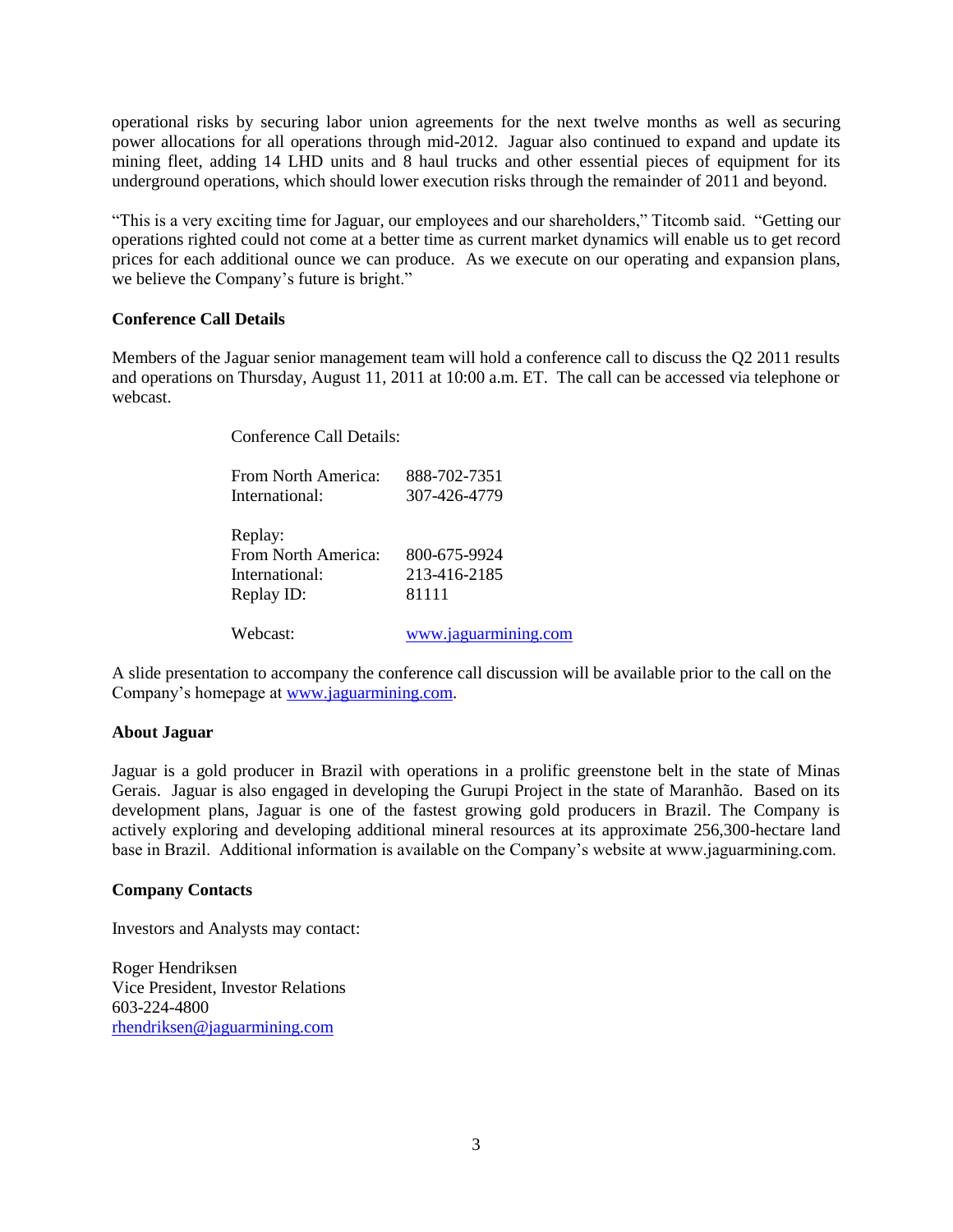Members of the media may contact:

Valéria Rezende DioDato Director of Communication 603-224-4800 [valeria@jaguarmining.com](mailto:valeria@jaguarmining.com)

#### **Forward Looking Statements**

This press release contains forward-looking statements, within the meaning of the U.S. Private Securities Litigation Reform Act of 1995 and applicable Canadian securities laws, concerning the Company's ability to improve overall operational flexibility, providing opportunities for increasing total production as well as achieving 2011 production at the lower end of the range.

These forward-looking statements can be identified by the use of the words "believes", "intends", "plans", "expects", "expected" and "will". Forward-looking statements involve known and unknown risks, uncertainties and other factors, which may cause the actual results, or performance to be materially different from any future results or performance expressed or implied by the forward-looking statements.

These factors include the inherent risks involved in the exploration and development of mineral properties, the uncertainties involved in interpreting drilling results and other geological data, fluctuating gold prices and monetary exchange rates, the possibility of project cost delays and overruns or unanticipated costs and expenses, uncertainties relating to the availability and costs of financing needed in the future, uncertainties related to production rates, timing of production and the cash and total costs of production, changes in applicable laws including laws related to mining development, environmental protection, and the protection of the health and safety of mine workers, the availability of labor and equipment, the possibility of labor strikes and work stoppages and changes in general economic conditions. Although the Company has attempted to identify important factors that could cause actual actions, events or results to differ materially from those described in forward-looking information, there may be other factors that cause actions, events or results to differ from those anticipated, estimated or intended.

The forward-looking statements represent our view as of the date of discussion. The Company anticipates that subsequent events and developments may cause the Company's views to change. The Company does not undertake to update any forward-looking statements, either written or oral, that may be made from time to time by or on behalf of the Company subsequent to the date of this discussion except as required by law. For a discussion of important factors affecting the Company, including fluctuations in the price of gold and exchange rates, uncertainty in the calculation of mineral resources, competition, uncertainty concerning geological conditions and governmental regulations and assumptions underlying the Company's forward-looking statements, see the "CAUTIONARY NOTE" regarding forward-looking statements and "RISK FACTORS" in the Company's Annual Information Form for the year ended December 31, 2010 filed on System for Electronic Document Analysis and Retrieval and available at [http://www.sedar.com](http://www.sedar.com/) and the Company's Annual Report on Form 40-F for the year ended December 31, 2010 filed with the United States Securities and Exchange Commission and available at [www.sec.gov.](http://www.sec.gov/)

[###]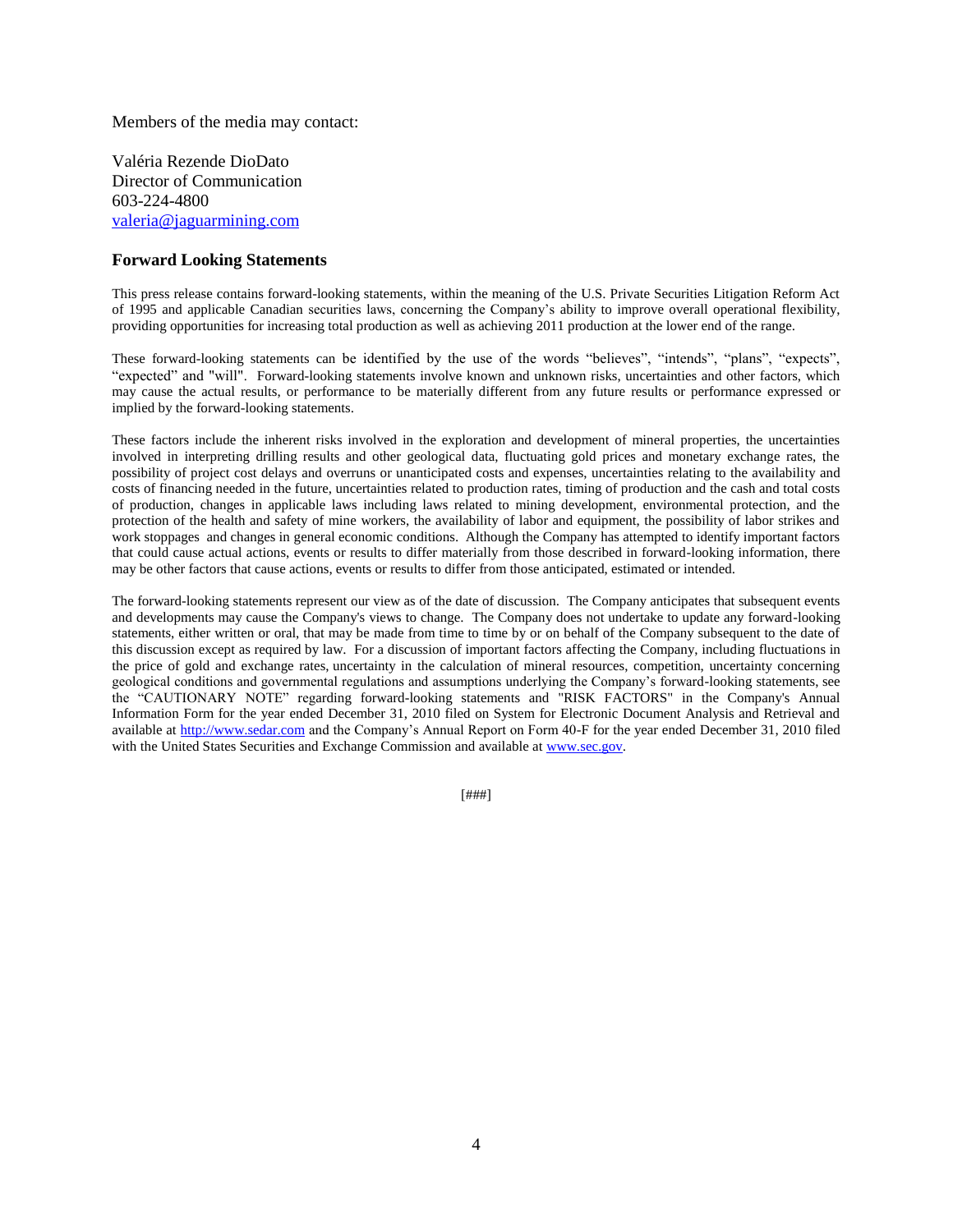Note: As required by applicable Canadian rules, effective Q1 2011, Jaguar has prepared its financial statements in accordance with International Financial Reporting Standards ("IFRS"), including the restatement of the comparative period previously reported under Generally Accepted Accounting Principles ("GAAP") in Canada.

Additional details are available in the Company's filings on SEDAR and EDGAR, including Management's Discussion and Analysis of Financial Condition and Results of Operations and Consolidated Financial Statements for the quarter ended June 30, 2011.

The following tables are included in Jaguar's audited financial statements as filed on SEDAR and EDGAR. Readers should refer to those filings for the associated footnotes which are an integral part of the tables.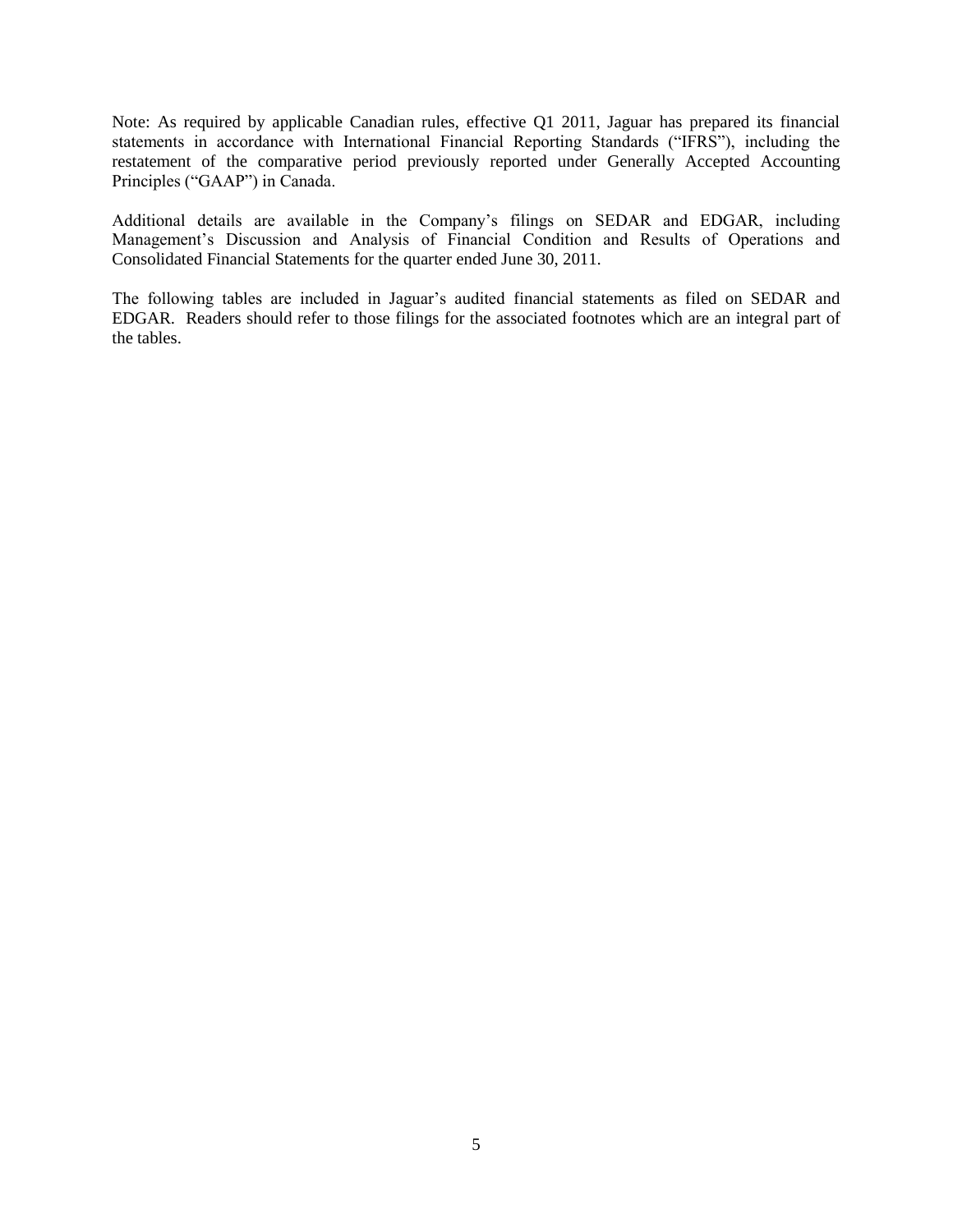# **JAGUAR MINING INC.**

Condensed Interim Consolidated Balance Sheets (Expressed in thousands of U.S. dollars)

(unaudited)

|                                                                 |                           | <b>June 30,</b> | December 31,  |
|-----------------------------------------------------------------|---------------------------|-----------------|---------------|
|                                                                 |                           | 2011            | 2010          |
| Assets                                                          |                           |                 |               |
| Current assets:                                                 |                           |                 |               |
| Cash and cash equivalents                                       | \$                        | 125,400         | \$<br>39,223  |
| Inventory                                                       |                           | 30,982          | 31,495        |
| Prepaid expenses and sundry assets                              |                           | 37,324          | 24,523        |
| Derivatives                                                     |                           | 197             | 168           |
|                                                                 |                           | 193,903         | 95,409        |
|                                                                 |                           |                 |               |
| Prepaid expenses and sundry assets                              |                           | 46,965          | 48,582        |
| Net smelter royalty                                             |                           | 1,006           | 1,006         |
| Restricted cash                                                 |                           | 908             | 908           |
| Property, plant and equipment                                   |                           | 368,178         | 348,815       |
| Mineral exploration projects                                    |                           | 78,161          | 74,658        |
|                                                                 | \$                        | 689,121         | \$<br>569,378 |
|                                                                 |                           |                 |               |
| Liabilities and Shareholders' Equity                            |                           |                 |               |
| <b>Current liabilities:</b>                                     |                           |                 |               |
| Accounts payable and accrued liabilities                        | $\boldsymbol{\mathsf{S}}$ | 35,472          | \$<br>27,853  |
| Notes payable                                                   |                           | 20,402          | 26,130        |
| Income taxes payable                                            |                           | 19,898          | 16,677        |
| Reclamation provisions                                          |                           | 2,312           | 2,167         |
| Deferred compensation liabilities                               |                           | 2,628           | 2,436         |
| Other liabilities                                               |                           | 1,065           | 704           |
|                                                                 |                           | 81,777          | 75,967        |
|                                                                 |                           |                 |               |
| Notes payable                                                   |                           | 224,706         | 140,664       |
| Option component of convertible notes                           |                           | 39,841          | 28,776        |
| Deferred income taxes                                           |                           | 1,468           | 215           |
| Reclamation provisions                                          |                           | 20,098          | 17,960        |
| Deferred compensation liabilities                               |                           | 1,370           | 4,829         |
| Other liabilities                                               |                           | 81              | 497           |
| <b>Total liabilities</b>                                        |                           | 369,341         | 268,908       |
| Shareholders' equity                                            |                           |                 |               |
| Share capital                                                   |                           | 369,747         | 369,747       |
| Stock options                                                   |                           | 11,621          | 13,054        |
| Contributed surplus                                             |                           | 3,334           | 1,901         |
| Deficit                                                         |                           | (64, 922)       | (84, 232)     |
| Total equity attributable to equity shareholders of the Company |                           | 319,780         | 300,470       |
|                                                                 |                           |                 |               |
|                                                                 | \$                        | 689,121         | \$<br>569,378 |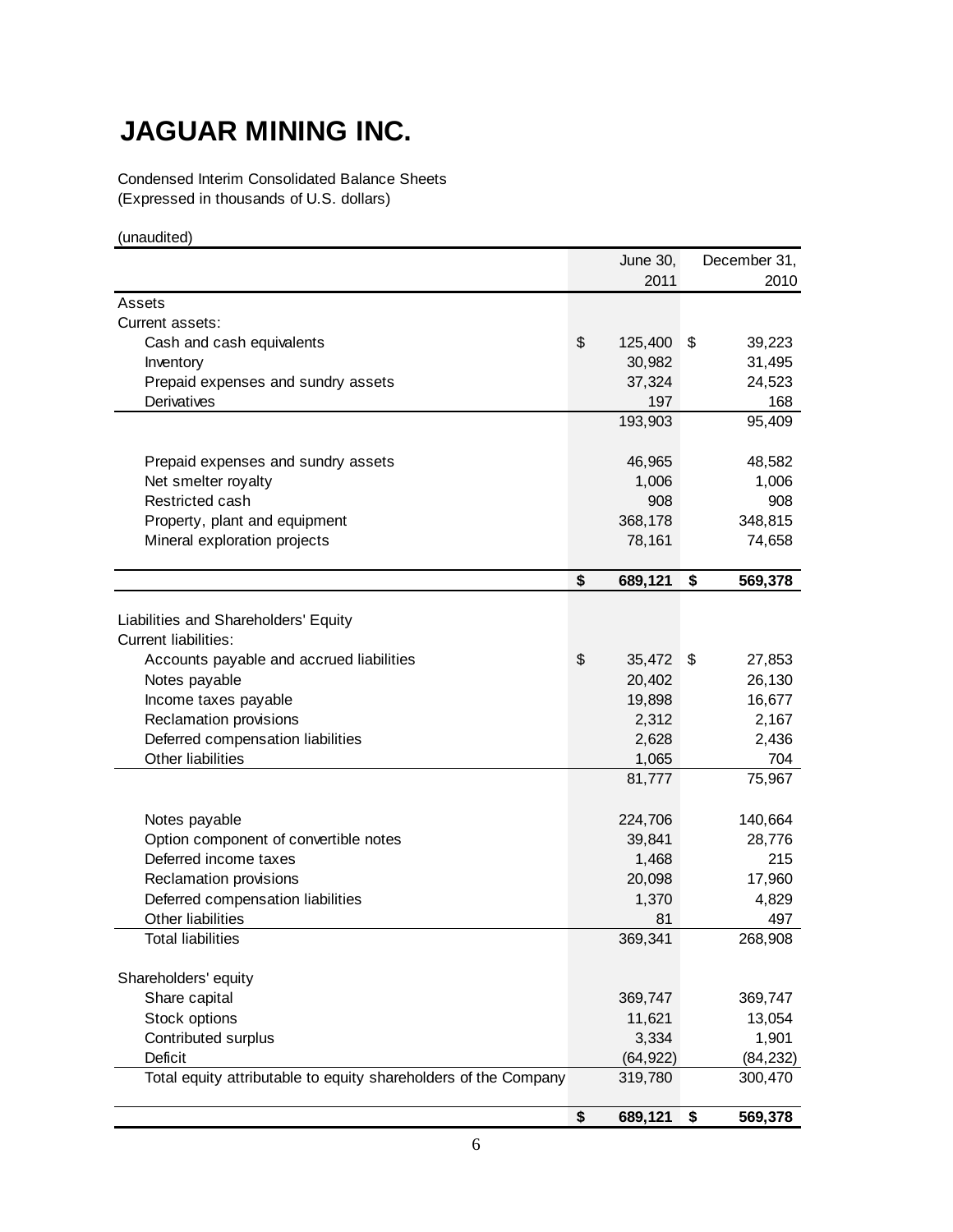## **JAGUAR MINING INC.**

Condensed Interim Consolidated Statements of Operations and Comprehensive Income (Loss) (Expressed in thousands of U.S. dollars, except per share amounts)

(unaudited)

|                                                                  |          | Three Months<br>Ended<br>June 30,<br>2011 | <b>Three Months</b><br>Ended<br>June 30,<br>2010 | <b>Six Months</b><br>Ended<br>June 30,<br>2011 | <b>Six Months</b><br>Ended<br>June 30,<br>2010 |
|------------------------------------------------------------------|----------|-------------------------------------------|--------------------------------------------------|------------------------------------------------|------------------------------------------------|
|                                                                  |          |                                           |                                                  |                                                |                                                |
| Gold sales                                                       | \$       | 60,557                                    | \$<br>36,853                                     | \$<br>115,697 \$                               | 77,522                                         |
| <b>Production costs</b>                                          |          | (36, 837)                                 | (25, 683)                                        | (69, 893)                                      | (50, 823)                                      |
| Stock-based compensation<br>Depletion and amortization           |          | (28)<br>(10, 843)                         | (253)<br>(8,785)                                 | (23)<br>(21, 963)                              | (380)                                          |
| Gross profit                                                     |          | 12,849                                    | 2,132                                            | 23,818                                         | (16, 783)<br>9,536                             |
|                                                                  |          |                                           |                                                  |                                                |                                                |
| Operating expenses:                                              |          |                                           |                                                  |                                                |                                                |
| Exploration                                                      |          | 717                                       | 1,171                                            | 1,051                                          | 2,279                                          |
| Stock-based compensation                                         |          | (393)                                     | 1,945                                            | (3,084)                                        | 1,175                                          |
| Administration                                                   |          | 5,419                                     | 4,819                                            | 10,674                                         | 9,116                                          |
| Management fees                                                  |          | 363                                       | 297                                              | 524                                            | 636                                            |
| Amortization                                                     |          | 313                                       | 126                                              | 670                                            | 250                                            |
| Other                                                            |          | 234                                       | 329                                              | 1,071                                          | 1.018                                          |
| Total operating expenses                                         |          | 6,653                                     | 8,687                                            | 10,906                                         | 14,474                                         |
|                                                                  |          |                                           |                                                  |                                                |                                                |
| Income (loss) before the following                               |          | 6,196                                     | (6, 555)                                         | 12,912                                         | (4,938)                                        |
|                                                                  |          |                                           |                                                  |                                                |                                                |
| Loss (gain) on derivatives                                       |          | (126)                                     | (61)                                             | (413)                                          | 192                                            |
| Loss (gain) on conversion option embedded in convertible debt    |          | (9, 180)                                  | 7,656                                            | (7, 840)                                       | (24, 849)                                      |
| Foreign exchange loss (gain)                                     |          | (6, 527)                                  | 1,011                                            | (9,616)                                        | 1,575                                          |
| Accretion expense                                                |          | 624                                       | 276                                              | 1,194                                          | 566                                            |
| Interest expense                                                 |          | 7,074                                     | 4,316                                            | 12,757                                         | 8,344                                          |
| Interest income                                                  |          | (2,867)                                   | (1, 146)                                         | (4, 332)                                       | (2,507)                                        |
| Gain on disposition of property                                  |          | (472)                                     | (4,956)                                          | (998)                                          | (5, 453)                                       |
| Other non-operating expenses                                     |          | (128)                                     |                                                  | (321)                                          |                                                |
| Total other expenses (income)                                    |          | (11,602)                                  | 7,096                                            | (9, 569)                                       | (22, 132)                                      |
| Income (loss) before income taxes                                |          | 17,798                                    | (13, 651)                                        | 22,481                                         | 17,194                                         |
| Income taxes                                                     |          |                                           |                                                  |                                                |                                                |
| Current income taxes                                             |          | 1,428                                     | 139                                              | 1,933                                          | 2,523                                          |
| Deferred income taxes                                            |          | 784                                       | 448                                              | 1,238                                          | 2,091                                          |
| Total income taxes                                               |          | 2,212                                     | 587                                              | 3,171                                          | 4,614                                          |
|                                                                  |          |                                           |                                                  |                                                |                                                |
| Net income (loss) and comprehensive income (loss) for the period | \$       | 15,586                                    | \$<br>(14, 238)                                  | \$<br>19,310                                   | \$<br>12,580                                   |
|                                                                  |          | 0.18                                      |                                                  | 0.23                                           | 0.15                                           |
| Basic earnings (loss) per share                                  | \$<br>\$ |                                           | \$<br>$(0.17)$ \$                                |                                                | \$                                             |
| Diluted earnings (loss) per share                                |          | 0.18                                      | \$<br>$(0.17)$ \$                                | 0.23                                           | \$<br>0.15                                     |
| Weighted average number of common shares outstanding - basic     |          | 84,373,648                                | 84,128,483                                       | 84,373,648                                     | 84,062,278                                     |
| Weighted average common shares outstanding - diluted             |          | 84,376,376                                | 84,128,483                                       | 84,377,786                                     | 84,062,278                                     |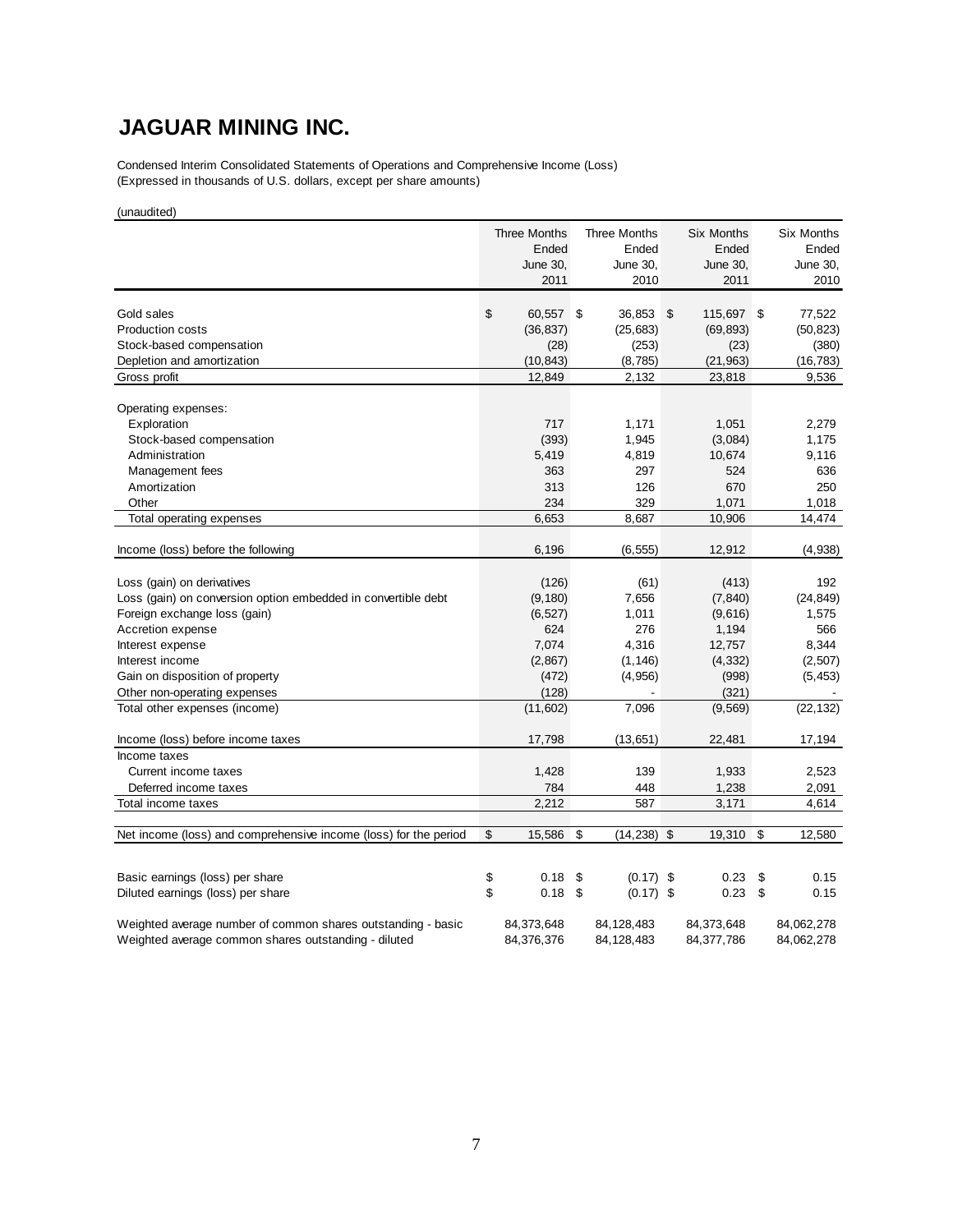## **JAGUAR MINING INC.**

Condensed Interim Consolidated Statements of Cash Flows (Expressed in thousands of U.S. dollars)

(unaudited)

|                                                                  | Three Months Three Months |      |                 | Six Months    | Six Months   |
|------------------------------------------------------------------|---------------------------|------|-----------------|---------------|--------------|
|                                                                  | Ended                     |      | Ended           | Ended         | Ended        |
|                                                                  | <b>June 30,</b>           |      | <b>June 30,</b> | June 30,      | June 30,     |
|                                                                  | 2011                      |      | 2010            | 2011          | 2010         |
|                                                                  |                           |      |                 |               |              |
| Cash provided by (used in):                                      |                           |      |                 |               |              |
| Operating activities:                                            |                           |      |                 |               |              |
| Net income (loss) and comprehensive income (loss) for the period | \$<br>15,586              | - \$ | $(14, 238)$ \$  | 19,310 \$     | 12,580       |
| Adjustments to reconcile net earnings to net cash provided from  |                           |      |                 |               |              |
| (used in) operating activities:                                  |                           |      |                 |               |              |
| Unrealized foreign exchange loss (gain)                          | (3,955)                   |      | 2,307           | (6, 749)      | 2,705        |
| Stock-based compensation expense (recovered)                     | (365)                     |      | 2,198           | (3,061)       | 1,555        |
| Interest expense                                                 | 7,074                     |      | 4,316           | 12,757        | 8,344        |
| Accretion of interest income                                     | (94)                      |      |                 | (188)         |              |
| Accretion expense                                                | 624                       |      | 276             | 1,194         | 566          |
| Income taxes                                                     | (104)                     |      |                 | (104)         |              |
| Deferred income taxes                                            | 784                       |      | 448             | 1,238         | 2,091        |
| Depletion and amortization                                       | 11,156                    |      | 8,911           | 22,633        | 17,033       |
| Unrealized loss (gain) on derivatives                            | (28)                      |      | 473             | (29)          | 1,172        |
| Unrealized loss (gain) on option component of convertible note   | (9, 180)                  |      | 7,656           | (7, 840)      | (24, 849)    |
| Gain on disposition of property                                  |                           |      | (4,625)         |               | (4,625)      |
| Reclamation expenditure                                          | (8)                       |      | (995)           | (26)          | (1,074)      |
|                                                                  | 21,490                    |      | 6,727           | 39,135        | 15,498       |
| Change in non-cash operating working capital                     |                           |      |                 |               |              |
| Inventory                                                        | (1, 334)                  |      | (3, 343)        | 933           | (1, 134)     |
| Prepaid expenses and sundry assets                               | (5, 420)                  |      | (2, 545)        | (7, 476)      | (5, 482)     |
| Accounts payable and accrued liabilities                         | 4,697                     |      | 940             | 5,380         | 3,464        |
| Income taxes payable                                             | 2,315                     |      | 206             | 3,325         | 1,005        |
| Deferred compensation liability                                  | (83)                      |      |                 | (244)         |              |
|                                                                  | 21,665                    |      | 1,985           | 41,053        | 13,351       |
| Financing activities:                                            |                           |      |                 |               |              |
| Issuance of common shares                                        |                           |      | 450             |               | 1,952        |
| Increase in restricted cash                                      |                           |      |                 |               | (800)        |
| Repayment of debt                                                | (4, 117)                  |      | (3, 464)        | (7, 935)      | (3,533)      |
| Increase in debt                                                 |                           |      | 7,575           | 99,313        | 11,116       |
| Interest paid                                                    | (4, 254)                  |      | (4, 942)        | (4,615)       | (5,091)      |
| Other liabilities                                                | 7                         |      | 62              | (55)          | 226          |
|                                                                  | (8, 364)                  |      | (319)           | 86,708        | 3,870        |
|                                                                  |                           |      |                 |               |              |
| Investing activities                                             |                           |      |                 |               |              |
| Short-term investments                                           |                           |      | (51)            |               | (5,862)      |
| Mineral exploration projects                                     | (2, 266)                  |      | (4, 256)        | (4,611)       | (6, 120)     |
| Purchase of property, plant and equipment                        | (23, 735)                 |      | (32, 207)       | (41, 602)     | (67, 270)    |
|                                                                  | (26,001)                  |      | (36, 514)       | (46, 213)     | (79, 252)    |
|                                                                  |                           |      |                 |               |              |
| Effect of foreign exchange on non-U.S. dollar denominated        |                           |      |                 |               |              |
| cash and cash equivalents                                        | 2,557                     |      | (1,581)         | 4,629         | (601)        |
| Increase (decrease) in cash and cash equivalents                 | (10, 143)                 |      | (36, 429)       | 86,177        | (62, 632)    |
| Cash and cash equivalents, beginning of period                   | 135,543                   |      | 95,053          | 39,223        | 121,256      |
| Cash and cash equivalents, end of period                         | \$<br>125,400             | \$   | 58,624          | \$<br>125,400 | \$<br>58,624 |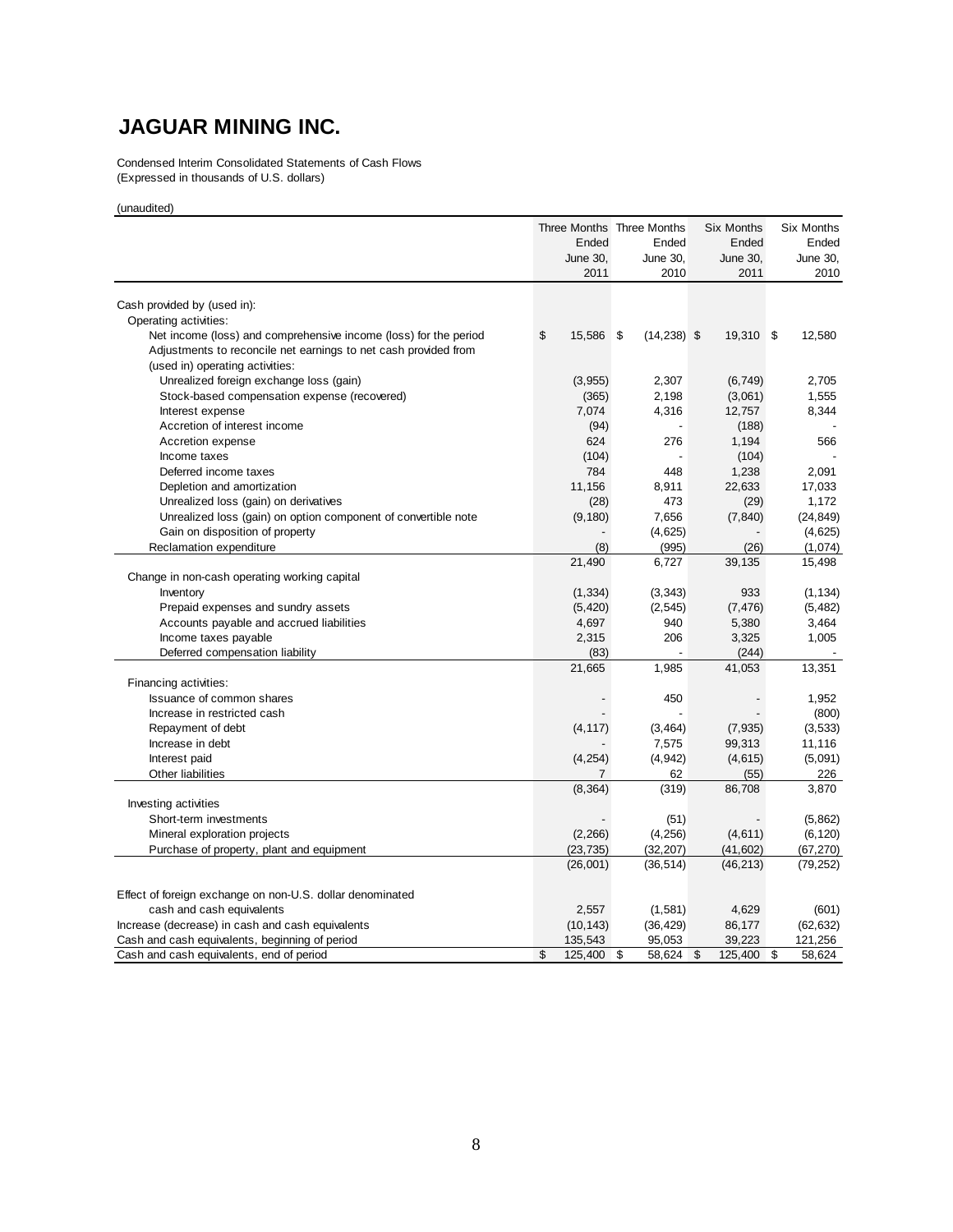#### **Non-IFRS Performance Measures**

The Company has included the non-IFRS performance measures discussed below in this press release. These non-IFRS performance measures do not have any standardized meaning prescribed by IFRS and, therefore, may not be comparable to similar measures presented by other companies. The Company believes that, in addition to conventional measures prepared in accordance with IFRS, these non-IFRS measures provide investors with additional information that will better enable them to evaluate the Company's performance. Accordingly, these Non-IFRS measures are intended to provide additional information and should not be considered in isolation or as a substitute for measures of performance prepared with IFRS.

The Company has included cash operating cost per ounce produced and cash operating margin per ounce because it believes these figures are a useful indicator of an operation's performance as they provide: (i) a measure of the mine's cash margin per ounce, by comparison of the cash operating costs per ounce to the price of gold; (ii) the trend in costs as the mine matures; and (iii) an internal benchmark of performance to allow for comparison against other gold mining operations. Additionally, the Company has provided adjusted net income, which reflects the elimination of special non-operating and certain non-recurring charges that do not reflect on-going costs in Jaguar's operations or administrative costs; and cash flow from operations, which does not reflect the change in non-cash operating working capital. The definitions for these performance measures and reconciliation of the non-IFRS measures to reported IFRS measures are set out in the following tables:

#### **Adjusted Net Income**

(\$000s)

|                                                               | <b>Ouarter</b><br><b>Ended</b><br>June 30<br>2011 |         | <b>Six Months</b><br><b>Ouarter</b><br><b>Ended</b><br><b>Ended</b><br>June 30<br>June 30<br>2010<br>2011 |          |    | <b>Six Months</b><br><b>Ended</b><br>June 30<br><b>2010</b> |    |          |
|---------------------------------------------------------------|---------------------------------------------------|---------|-----------------------------------------------------------------------------------------------------------|----------|----|-------------------------------------------------------------|----|----------|
| Net income (loss) as reported                                 | S                                                 | 15,586  | \$                                                                                                        | (14,238) | \$ | 19,310                                                      | \$ | 12,580   |
| Adjustments:                                                  |                                                   |         |                                                                                                           |          |    |                                                             |    |          |
| Loss (gain) on conversion option embedded in convertible debt |                                                   | (9,180) |                                                                                                           | 7,656    |    | (7,840)                                                     |    | (24,849) |
| Non-cash interest expense                                     |                                                   | 3,200   |                                                                                                           | 2,000    |    | 5,903                                                       |    | 3,983    |
| Adjusted net income (loss)                                    |                                                   | 9,606   |                                                                                                           | (4,582)  |    | 17,373                                                      |    | (8,286)  |
| Adjusted basic and diluted net income per share               | \$                                                | 0.11    | \$                                                                                                        | (0.05)   | \$ | 0.21                                                        | \$ | (0.10)   |